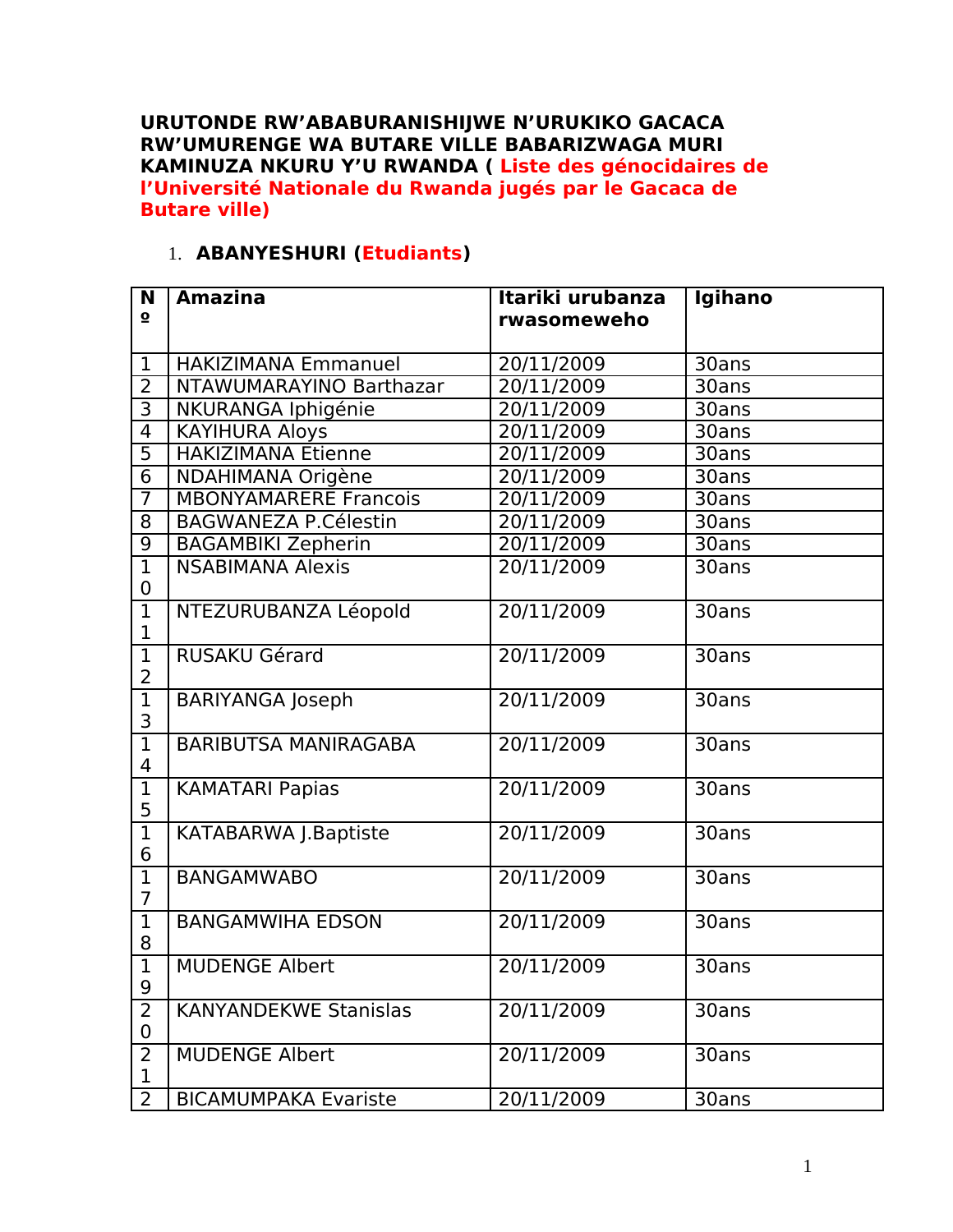| $\overline{2}$                   |                                        |            |                        |
|----------------------------------|----------------------------------------|------------|------------------------|
| $\overline{2}$<br>3              | <b>NDIKUMANA Bosco</b>                 | 24/10/2007 | 30ans                  |
| $\overline{2}$<br>4              | GAHIRE (Et.-militaire)                 | 2/12/2009  | <b>BURUNDU</b>         |
| $\overline{2}$<br>5              | SIBOMANA Innocent( Et .-<br>militaire) | 2/12/2009  | <b>BURUNDU</b>         |
| $\overline{2}$<br>6              | <b>RUGIRA Pacifique</b>                | 18/4/2007  | 30ans                  |
| $\overline{2}$<br>$\overline{7}$ | <b>RUGIRA Pacifique</b>                | 18/4/2007  | 30ans                  |
| $\overline{2}$<br>8              | <b>RUGIRA Cécile</b>                   | 03/11/2009 | 30ans                  |
| $\overline{2}$<br>9              | <b>MUNYANEZA Désiré</b>                | 14/1/2009  | <b>BURUNDU</b>         |
| 3<br>0                           | <b>BALINDA Fidèle</b>                  | 30/1/2008  | <b>UMWERE</b>          |
| $\overline{3}$<br>1              | <b>NAHAYO Dominique</b>                | 06/12/2006 | 25ans                  |
| 3<br>$\overline{2}$              | MPORANYI Théobald                      | 13/11/2009 | <b>INKIKO ZISANZWE</b> |
| $\overline{3}$<br>3              | <b>HAKIZAYEZU Pierre Damien</b>        | 17/11/2009 | <b>UMWERE</b>          |
| $\overline{3}$<br>4              | NKIKO KAYIBANDA Jules                  | 6/12/2006  | 28ans                  |
| $\overline{3}$<br>5              | <b>RWANYONGA</b>                       | 2/12/2009  | <b>BURUNDU</b>         |
| $\overline{3}$<br>6              | RUKWAYA P.Célestin                     | 21/10/2009 | 30ans                  |
| $\overline{3}$<br>$\overline{7}$ | <b>MINANI Theophile</b>                | 22/10/2009 | 30ans                  |
| $\overline{3}$<br>8              | <b>BAZIRUTEBYE Florent</b>             | 3/11/2009  | 30ans                  |
| $\overline{3}$<br>9              | <b>NDAHAYO Faustin</b>                 | 3/11/2009  | 30ans                  |
| 4<br>0                           | <b>MBARUBUKEYE Faustin</b>             | 3/11/2009  | 30ans                  |
| 4<br>1                           | RUGIRANGOGA Egide                      | 3/11/2009  | 19ans                  |
| 4<br>2                           | <b>SAFARI Thomas</b>                   | 23/11/2009 | 19ans                  |
| 4<br>3                           | <b>DUKUZUMUREMYI Sixte</b>             | 23/11/2009 | 19ans                  |
| 4<br>4                           | KANYAMUKENKE J.Damascène               | 23/11/2009 | 19ans                  |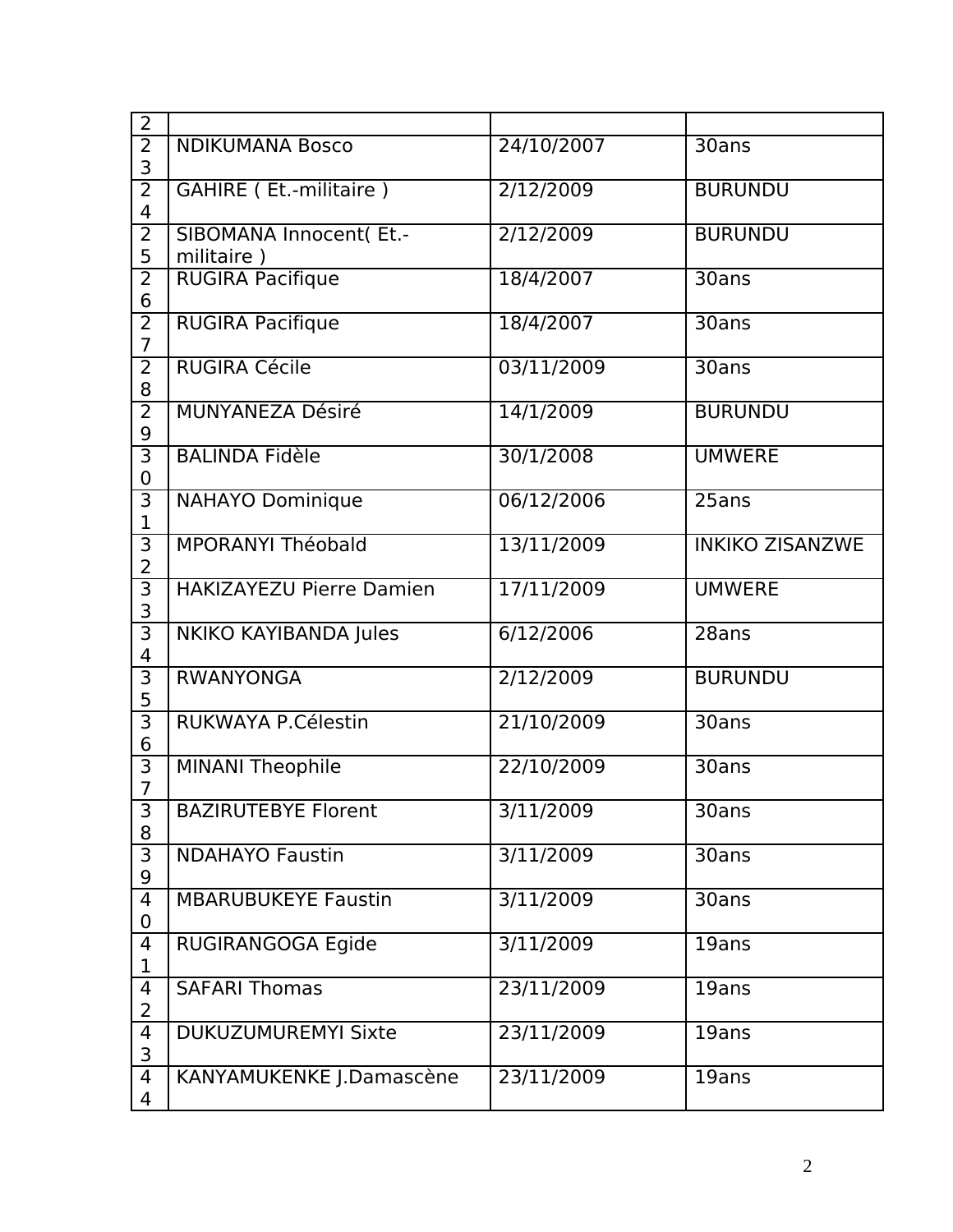## 2. **ABARIMU (Professeurs )**

| N<br>о              | <b>Amazina</b>               | Itariki urubanza<br>rwasomeweho | Igihano        |
|---------------------|------------------------------|---------------------------------|----------------|
| $\mathbf{1}$        | <b>UWIZEYIMANA Laurien</b>   | 7/11/2007                       | 30ans          |
| $\overline{2}$      | MUNYANDORERO Joseph          | 29/11/2009                      | <b>BURUNDU</b> |
| 3                   | <b>MUREGO Olivier</b>        | 29/11/2009                      | <b>BURUNDU</b> |
| 4                   | <b>NTAGANDA Charles</b>      | 20/6/2006                       | 25ans          |
| 5                   | <b>KAMPIRE M.Thérèse</b>     | 26/9/2007                       | 30ans          |
| 6                   | NZITABAKUZE J.Bosco          | 7/11/2007                       | 30ans          |
| $\overline{7}$      | RUTAYISIRE J. Népo           | 4/11/2009                       | <b>BURUNDU</b> |
| 8                   | <b>KIGABO Faustin</b>        | 6/12/2006                       | 28ans          |
| 9                   | <b>NYAGASAZA Aloys</b>       | 4/11/2009                       | <b>BURUNDU</b> |
| $\mathbf{1}$<br>0   | <b>MICOMYIZA</b>             | 16/11/2009                      | <b>BURUNDU</b> |
| $\mathbf{1}$        | <b>NKUNDAYEZU Alexis</b>     | 18/11/2009                      | <b>UMWERE</b>  |
| $\mathbf{1}$<br>2   | <b>KAYIHURA Aloys</b>        | 20/11/2009                      | 19ans          |
| $\overline{1}$<br>3 | <b>RUBANZABIGWI Emmanuel</b> | 20/11/2009                      | 15ans          |

## 3. **ABAGANGA MURI CHUB (Medecins Hopital de Butare)**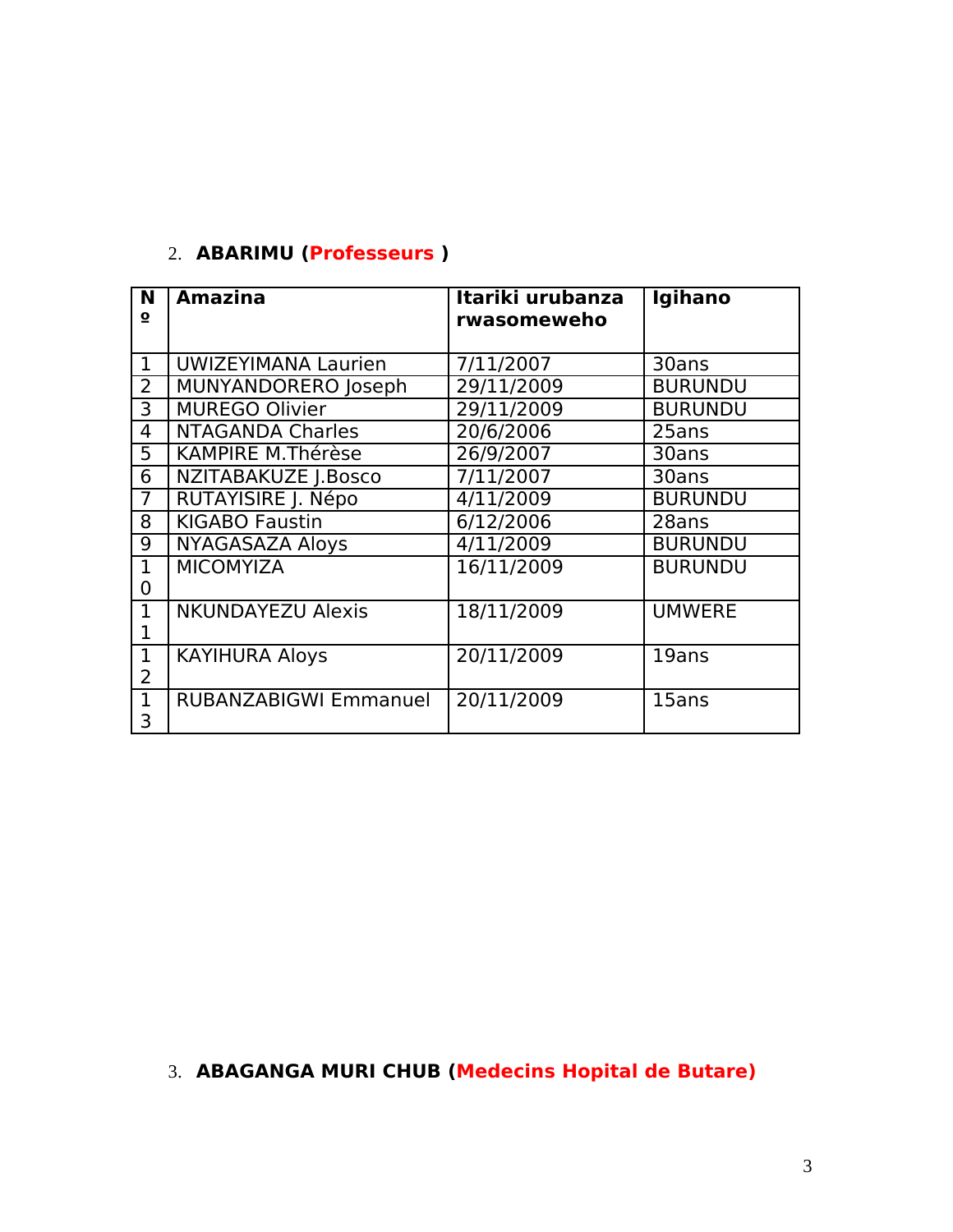| N<br>$\mathbf{o}$                | <b>Amazina</b>                 | Itariki urubanza<br>rwasomeweho | Igihano        |  |
|----------------------------------|--------------------------------|---------------------------------|----------------|--|
| $\mathbf{1}$                     | <b>HABARUGIRA Pascal</b>       | 5/9/2007                        | 30 ans         |  |
| $\overline{2}$                   | <b>BARARENGANA Séraphin</b>    | 5/9/2007                        | 30 ans         |  |
| 3                                | <b>MUNYEMANA Sostène</b>       | 5/9/2007                        | 30 ans         |  |
| 4                                | <b>BIGIRIMANA Ignace</b>       | 5/9/2007                        | 30 ans         |  |
| 5                                | <b>NGIRABATWARE Bruno</b>      | 5/9/2007                        | 30 ans         |  |
| 6                                | <b>MUGABO Pierre</b>           | 5/9/2007                        | 30 ans         |  |
| $\overline{7}$                   | <b>KAREMERA Alphonse</b>       | 5/9/2007                        | 30 ans         |  |
| 8                                | <b>RUKUNDO Jean Baptiste</b>   | 14/2/2008                       | 30ans          |  |
| 9                                | <b>NZABANDORA Théoneste</b>    | 30/1/2008                       | Umwere         |  |
| $\overline{1}$<br>0              | UWAMBAZIMANA J d'Arc           | 15/10/2008                      | Umwere         |  |
| $\mathbf{1}$<br>1                | <b>HABIMANA Line</b>           | 20/11/2009                      | <b>BURUNDU</b> |  |
| $\overline{1}$<br>$\overline{2}$ | NSENGIYUMVA J.Népo             | 05/09/2007                      | 30ans          |  |
| $\mathbf{1}$<br>3                | <b>NYIRARUHANGO Berhe</b>      | 26/09/2007                      | 30ans          |  |
| $\mathbf 1$<br>4                 | <b>MUKABANDORA Scolastique</b> | 26/09/2007                      | 30ans          |  |
| $\mathbf{1}$<br>5                | RWAMUCYO Eugène                | 2/9/2009                        | <b>BURUNDU</b> |  |
| $\mathbf 1$<br>6                 | NIZEYIMANA RUGINA              | 20/11/2009                      | <b>BURUNDU</b> |  |
| $\mathbf{1}$<br>$\overline{7}$   | <b>MWIGIMBA Cyrile</b>         | 20/11/2009                      | <b>BURUNDU</b> |  |

## 4. **ABAKOZI BO MURI ADMINISTRATION,** (employes de l'adm**inistration)**

| N<br>$\overline{\mathbf{o}}$ | <b>Amazina</b>                       | <b>Icyo</b><br>yakoraga | <b>Itariki</b><br>urubanza<br>rwasomeweho | Igihano        |
|------------------------------|--------------------------------------|-------------------------|-------------------------------------------|----------------|
|                              | <b>MUTAGOMA Denis</b>                | Chef du<br>personnel    | 11/11/2009                                | <b>BURUNDU</b> |
| 2                            | <b>NDUTIYE Francois</b>              | Dir. Des<br>travaux     | 24/10/2009                                | 19 ans         |
| 3                            | <b>NSHIMYUMUREMYI</b><br>I.Berchmans | V.R.                    | 18/11/2009                                | <b>BURUNDU</b> |
| $\overline{4}$               | <b>NKURANGA</b><br>Anastase          | Admin.                  | 18/11/2009                                | <b>BURUNDU</b> |